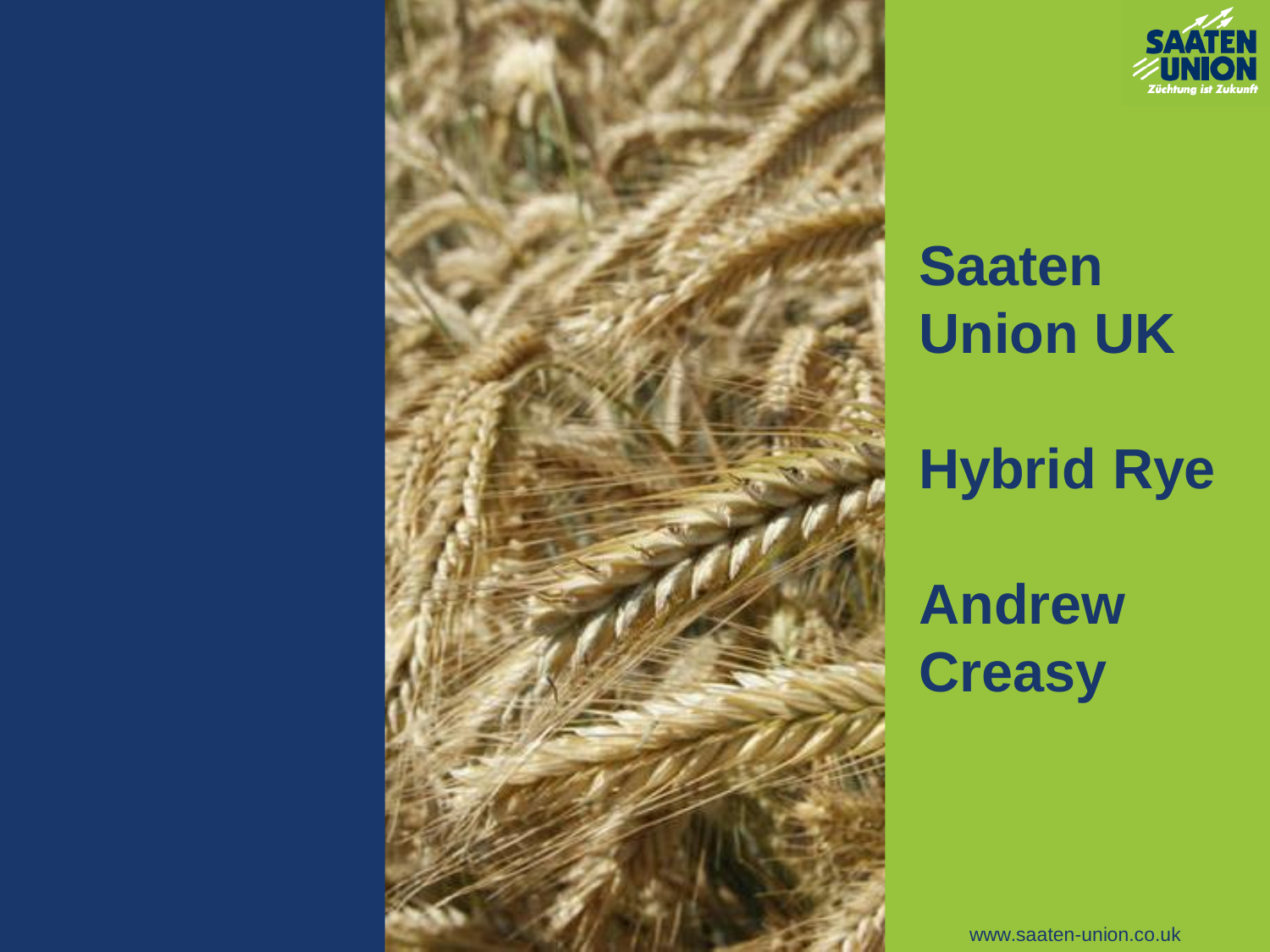### Saaten Union – Hybrid Winter Rye



- Breeder HYBRO Saatzucht GmbH & Co.KG A subsidiary of Saaten Union.
- Hybro have been breeding Rye in Germany since 1978 and have been producing hybrids since the early 2000's.
- Hybrid Rye is grown across Europe.
- Saaten Union UK enter new material into the UK National List which if performance is good enough they then enter the AHDB descriptive list (DL).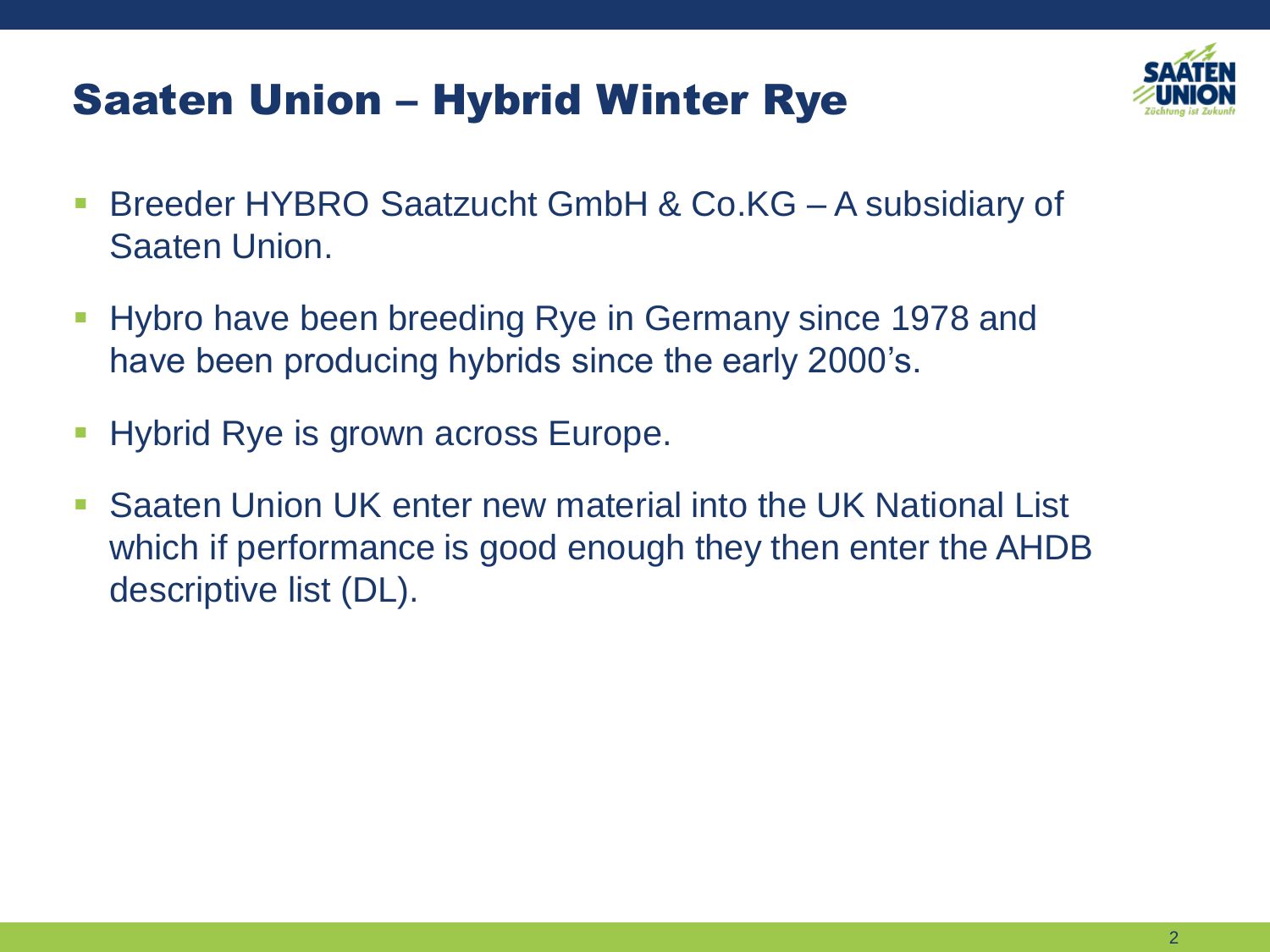### Hybrid Rye – Growing advice



- **Hybrid Rye typically suits lighter soils where nutrients and moisture are** limiting factors.
- Hybrid Rye will out perform a conventional rye in these situations. (see table)

| <b>Year</b>    | <b>Hybrid t/ha</b> | <b>Conventional t/ha</b> |
|----------------|--------------------|--------------------------|
| 2018           | 8.67               | 7.1                      |
| 2019           | 10.9               | 9.5                      |
| 2020           | 9.9                | 9.0                      |
| 3 year average | 9.8                | 8.5                      |

- Table showing Average Hybrid / Conventional Rye yields on light land over the last 3 *years from Saaten Union Trials.*
- **.** Hybrid Rye also suits a second cereal position as its vigour and speed of development means that take-all is not seen in the crop. It is not however a take-all break.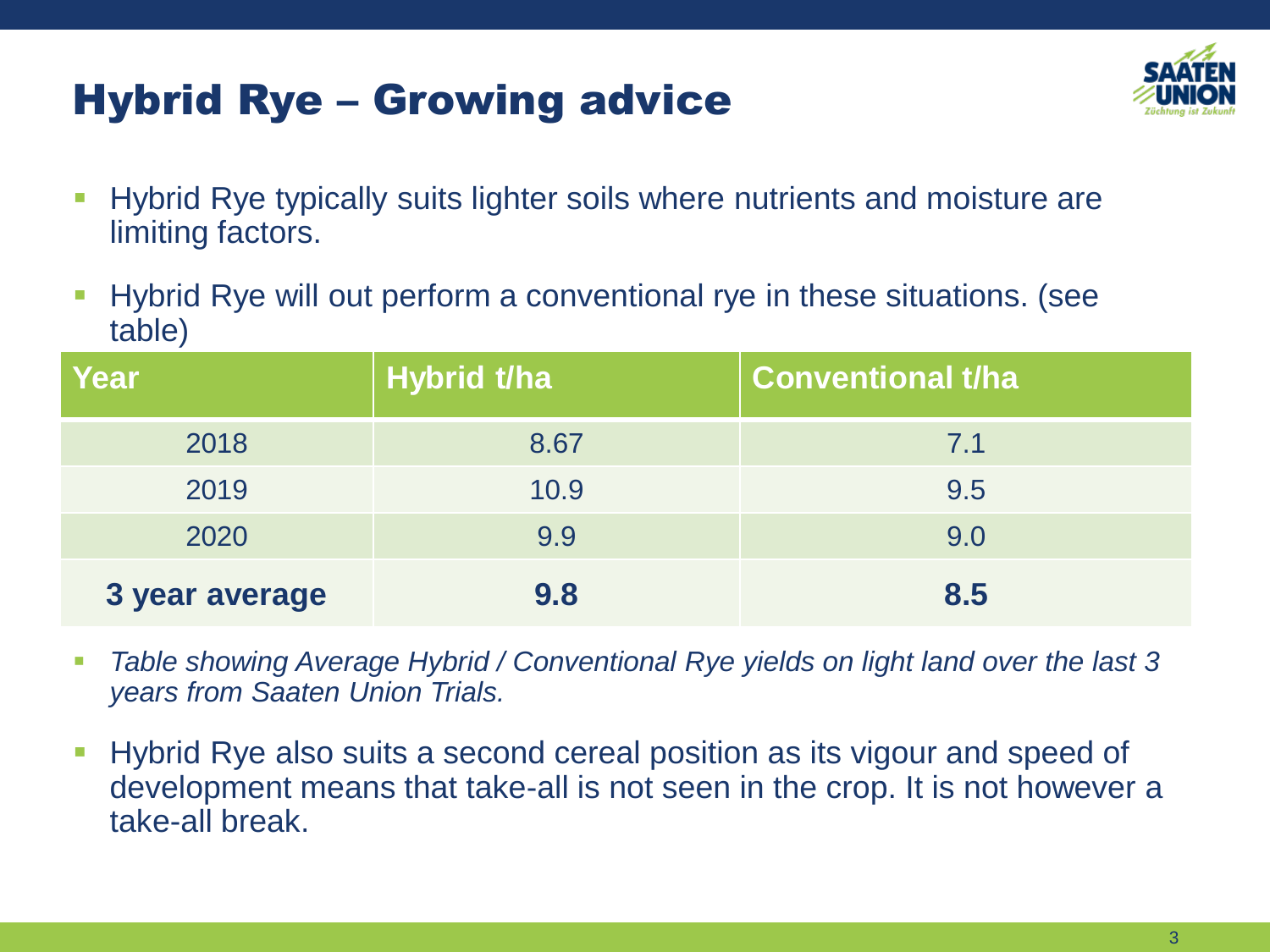## Hybrid Rye – Growing advice, continued



- **Planting**
	- − Hybrid Rye is a vigorous crop but is sensitive at emergence.
	- − Planting should take place from mid-late September through until the end of October. See separate table for seed rates.
	- It should be planted into a good seed bed to aid even emergence.
- **Establishment and vigour**
	- Once emerged the crop will tiller vigorously. Giving good quick cover in the autumn.
	- After winter again the crop will grow away very quickly, Saaten Union early vigour scores show Hybrid Rye starting to move through growth stages by early February.
	- − Depending on area in the UK, again ear emergence is early with GS55 (Mid ear emergence) seen in the first 10 days of May.

#### ▪ **Late season**

- The crop will continue to put on height during and after ear emergence but the good straw characteristics keep it standing.
- The crop will senesce naturally, typically this will be at the very end of July through to early August again depending on the area.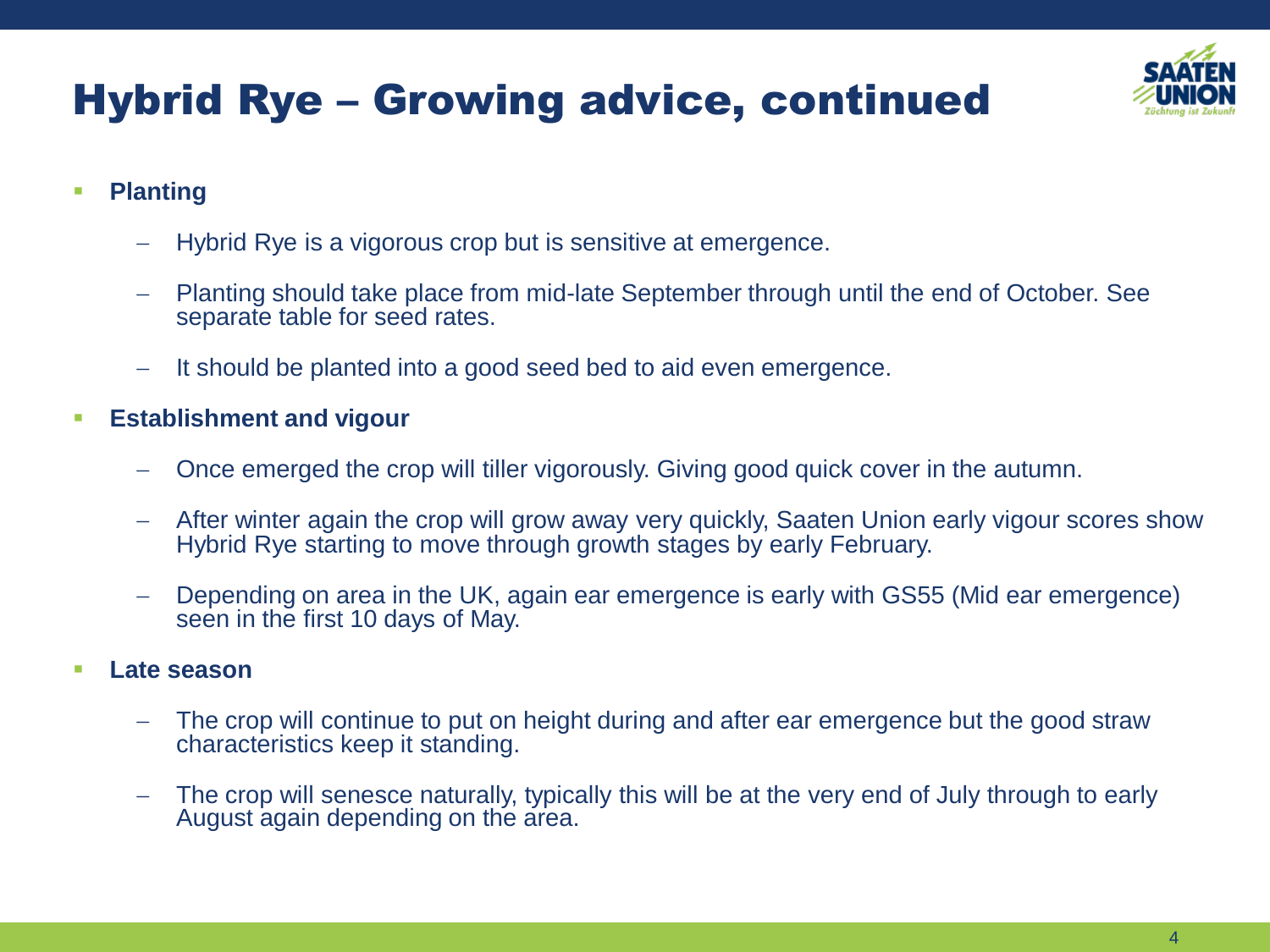### Seed Rates – Hybrid Rye



|                        | <b>Mid Sept</b> | <b>Late Sept</b> | <b>Mid Oct</b> | <b>Late Oct</b> |
|------------------------|-----------------|------------------|----------------|-----------------|
|                        |                 |                  |                |                 |
| Seeds / M <sup>2</sup> | $180 - 220$     | $230 - 260$      | $280 - 320$    | $330 - 350$     |
|                        |                 |                  |                |                 |
| Kg/ha                  | $85 - 102$      | 107-121          | $130 - 150$    | 155 - 170       |
|                        |                 |                  |                |                 |

**Above seed rates working on a typical TGW 40 and germination of 95%**

**The above seed rates should be adjusted for sowing conditions. Remembering that Rye does not respond well to poor seedbed conditions.** 

**A Conventional Rye would be sown at 30% higher seed rates.**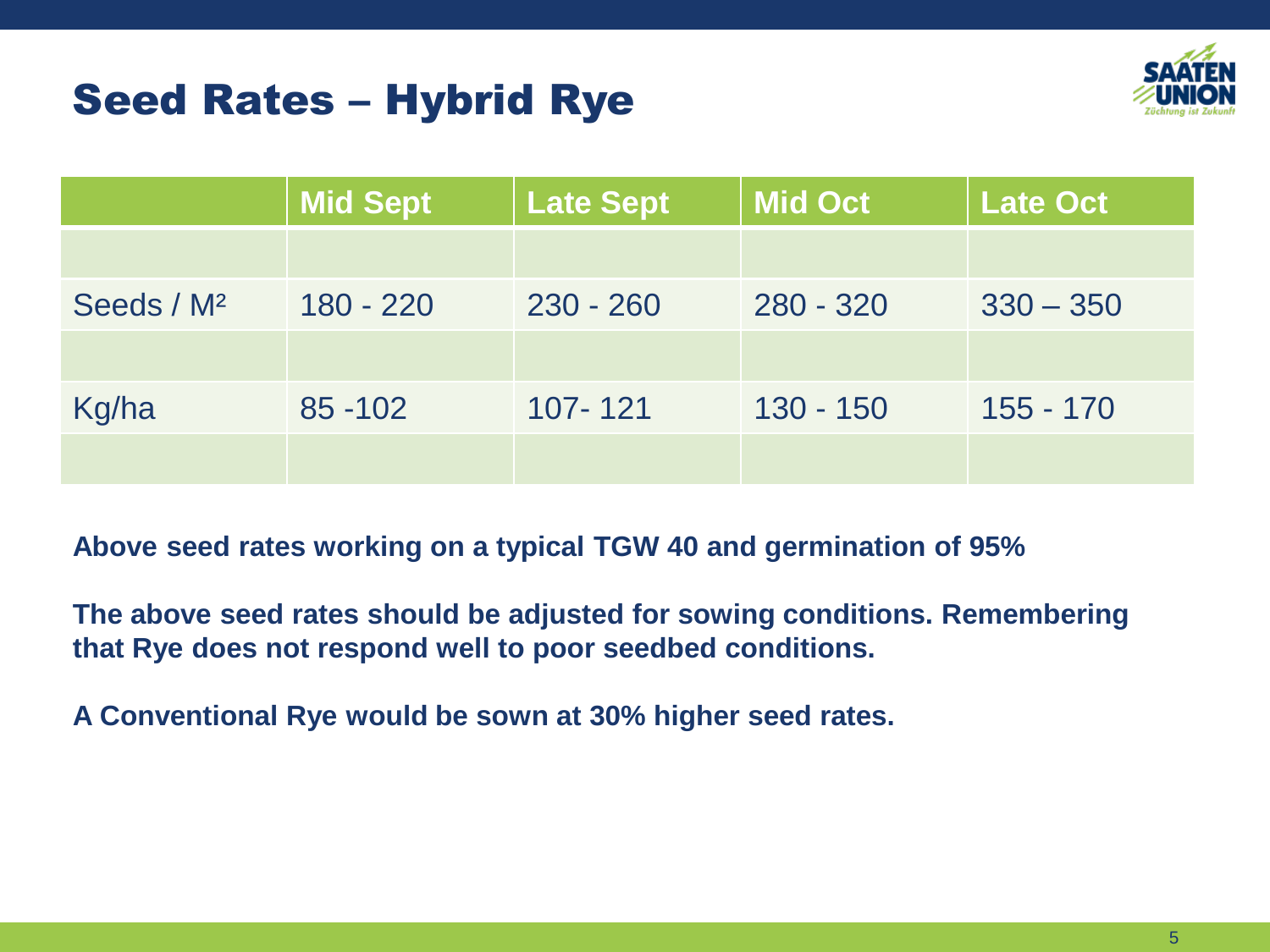### Hybrid Rye & Ergot



- Rye / Hybrid rye is susceptible to ergot due to it very open flowering. The ergot spores mimic pollen grains and will attach themselves to non fertilised sites.
- With this in mind it is important to fill all flower sites with pollen as quickly as possible.
- To help achieve this Saaten Union hybrid rye varieties are sold to growers with a 10% mix of a pollinator. The pollinator has been specially selected to start producing pollen just ahead of the main hybrid rye crop (90%). This means that pollen is available immediately when the main crop is flowering.
- The grower can also help reduce instances of ergot.
	- − Going back to establishment, it is important to achieve uniform establishment so that the crop remains even throughout the growing season.
	- − Avoid running down areas in tramlines etc as back tillers are a good host for ergot (less pollen).
	- − Keep the crop healthy ensuring even ear emergence i.e timely applications of fertiliser and fungicide.
- Unfortunately ergot will always be a risk especially when conditions are wet at flowering but the breeders efforts and good husbandry will keep the risk to a minimum.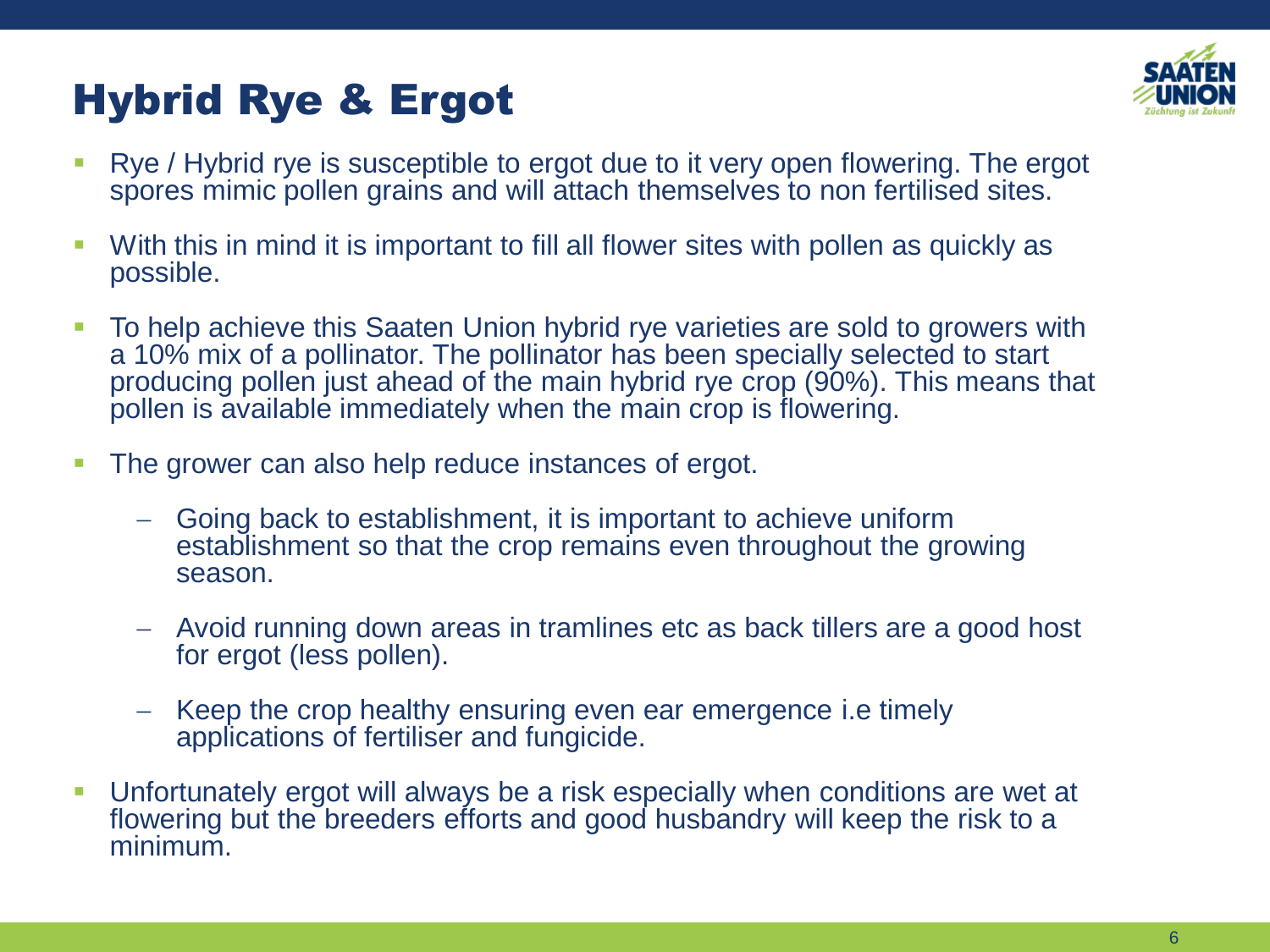### Hybrid Rye - Agronomy



- **•** Looking after a crop of hybrid rye is similar to any other cereal, growth stages are the same and correct timings are important.
- **The first thing to be aware of is that hybrid rye is early and moves fast. Growth stages will be** ahead of winter barley or wheat.

#### **Herbicides**

- − A autumn herbicide usually is needed to tackle BLW and grass weed issues, product labels should be checked for the inclusion of winter rye.
- − Spring herbicides are not required.

#### **Fungicide**

- 2 main timings T1 @ GS32/33 and T2 GS39 flag leaf fully emerged.
- **EXT** At these timings mildew and brown rust are the targets so products can be selected accordingly which results in a cost saving from fewer diseases to control.

#### **Nitrogen**

- **EXEDENT Again similar to other cereals, depending on levels of N in the soil hybrid rye will require similar** amounts of nitrogen to a feed winter barley. Less than a second winter wheat. Typically around 180kg/ha. Timing of this will be early to match the vigorous growth at an early stage.
- **EXECT** As hybrid rye is an effective scavenger its worth checking soil index's for all nutrients after growing rye in the rotation.